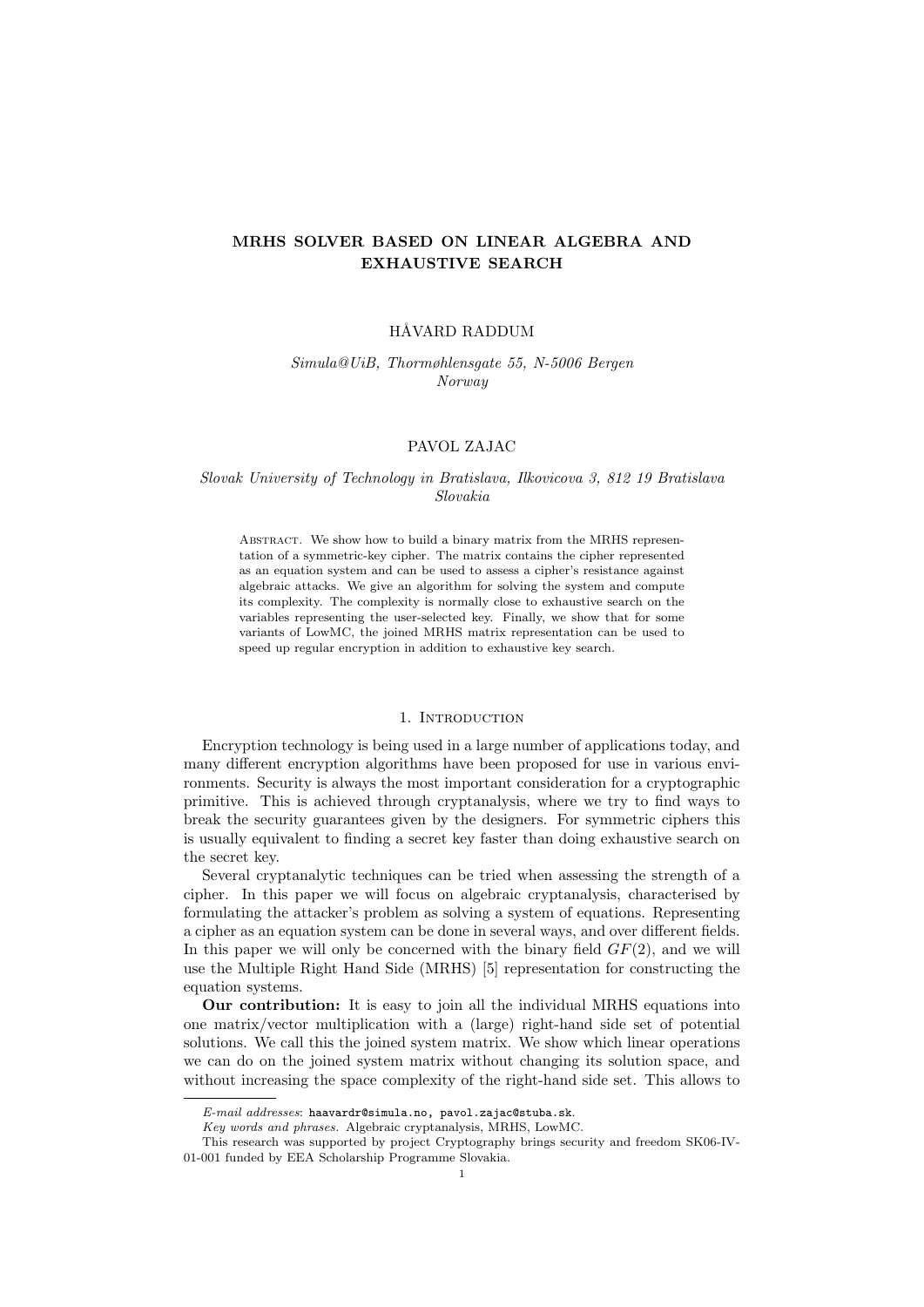bring the joined system matrix into a special form, allowing for fast execution of a simple brute-force solving algorithm. We describe a recursive algorithm using a guess/verify approach for solving a joined MRHS system and explain its complexity.

In the last part of the paper we test the algorithm on some well-known block ciphers and show that the analytic complexity estimates match the observed complexities very closely. One interesting observation we make is that for some of the proposed variants of LowMC [1] using very few S-boxes, we can actually do encryption via the MRHS solver faster than in the standard reference implementation. This can be explained with the fact that there is a very high number of linear operations compared to the number of non-linear operations in these versions. The joined MRHS representation merges all the dense linear layers in LowMC into one big matrix, and in total there are less xors to be done working on this matrix than executing the round-by-round linear layers in the standard specification.

#### 2. Preliminaries

We denote the finite field with two elements as  $\mathbb{F}$ . All vectors over  $\mathbb{F}$  are row vectors and are denoted by lower case letters. Sets of vectors are denoted by capital letters, and all matrices are denoted by boldface capital letters. The  $p \times p$  identity matrix is denoted as  $I_p$ , but if p is clear from the context we may just write I.

**Definition 2.1.** [5] A Multiple-Right-Hand-Sides (MRHS) equation over  $\mathbb{F}$  is an expression of the form

$$
(1) \t xM \in S,
$$

where **M** is an  $(n \times l)$  matrix, and  $S \subset \mathbb{F}^l$  is a set of *l*-bit vectors. We say that  $x \in \mathbb{F}^n$  is a solution of the MRHS equation (1), if and only if  $x\mathbf{M} \in S$ .

A system of MRHS equations  $\mathcal M$  is a set of m MRHS equations with the same dimension  $n$ , i.e.

(2) 
$$
\mathcal{M} = \{x\mathbf{M}_i \in S_i | 1 \leq i \leq m\},\
$$

where each  $\mathbf{M}_i$  is an  $(n \times l_i)$ -matrix and  $S_i \subset \mathbb{F}^{l_i}$ . The vector  $x \in \mathbb{F}^n$  is a solution of the MRHS system M, if it is a solution to all MRHS equations in M, i.e.  $x\mathbf{M}_i \in S_i$ for each  $i = 1, 2, \ldots, m$ . We denote the set of all solutions of a MRHS system M by  $Sol(\mathcal{M}).$ 

Throughout the paper,  $n$  will always denote the number of variables in a MRHS equation system, and  $m$  will always be the number of equations in the system. The length of the vectors in  $S_i$  are  $l_i$ , but if all  $l_i$  in the system are the same we may just write l. By writing SM we mean the set  $\{v\mathbf{M}|v \in S\}$  and with  $w+S$  we mean the set  $\{w + v | v \in S\}.$ 

Joined system matrix: Given a MRHS equation system  $\mathcal{M} = \{x \mathbf{M}_i \in S_i\}$  we may concatenate all the  $M_i$ 's columnwise since they all have the same number of rows. We denote the joined matrix by  $M$ , and call it the *joined system matrix*:

# $\mathbf{M} = [\mathbf{M}_1 | \mathbf{M}_2 | \dots | \mathbf{M}_m]$

Similarly, we denote  $S_1 \times S_2 \times \ldots \times S_m$  by S. The problem of solving a MRHS equation system can now be stated as finding some  $x \in \mathbb{F}^n$  such that  $x\mathbf{M} \in S$ . A similar representation that was introduced in [8], but we use a different approach to solve the system.

Finally, the columns of M corresponding to  $M_i$  is called a *block*, and we sometimes speak of block i in M.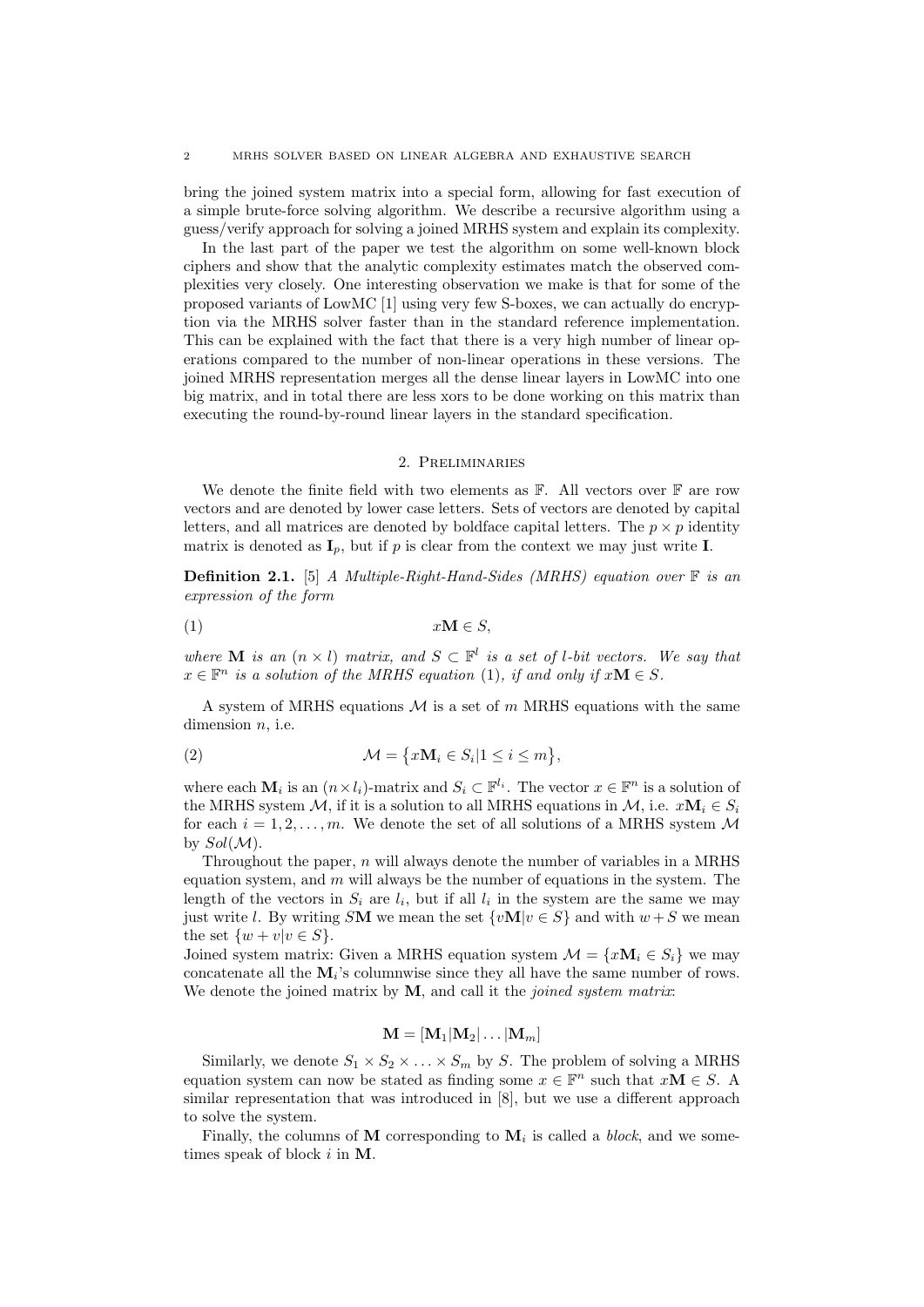#### 3. Solving Algorithm

In this section we describe an algorithm for solving a MRHS system, and determine its complexity. We start with bringing the system into a special form.

3.1. Transforming MRHS System to Full Echelon Form. We may perform linear transformations on the rows of  $M$  without changing the set  $S$ . Doing linear operations on the rows of  $M$  is essentially changing the variable basis, and can be captured in the following lemma.

**Lemma 3.1.** Let  $x_0$  be a solution to  $xM \in S$ , let U be an invertible  $n \times n$  matrix and let  $\mathbf{A} = \mathbf{U}\mathbf{M}$ . Then  $y_0 = x_0 \mathbf{U}^{-1}$  is a solution to  $y\mathbf{A} \in S$ .

*Proof:* If 
$$
x_0 \mathbf{M} = s \in S
$$
, then  $(x_0 \mathbf{U}^{-1})(\mathbf{U}\mathbf{M}) = y_0 \mathbf{A} = s \in S$ .

We may also perform column operations on  $M$ , but then we need to transform the set  $S$  in order to preserve the solution space.

**Lemma 3.2.** Let  $x_0$  be a solution to  $xM \in S$ , let  $r = \sum_{i=1}^{m} l_i$  and let **U** be a  $r \times r$ invertible matrix. Then  $x_0$  is a solution to  $xMU \in SU$ .

*Proof:* If  $x_0 \mathbf{M} = s \in S$ , then  $x_0 \mathbf{M} \mathbf{U} = s \mathbf{U} \in S \mathbf{U}$ .

The problem with applying Lemma 3.2 in practice is that  $S$  can be very big. Each individual  $S_i$  are normally of small size but as  $|S| = \prod_{i=1}^m |S_i|$ , explicitly computing the set SU often has too high complexity to be done in practice.

However, by restricting  $U$  to a block diagonal matrix we can compute the set SU while keeping both time and memory complexity low.

Let U be a block diagonal matrix

(3) 
$$
\mathbf{U} = \begin{bmatrix} \mathbf{U}_1 & \mathbf{0} & \dots & \mathbf{0} \\ \mathbf{0} & \mathbf{U}_2 & \dots & \mathbf{0} \\ \vdots & \vdots & \ddots & \vdots \\ \mathbf{0} & \mathbf{0} & \dots & \mathbf{U}_m \end{bmatrix}
$$

where each  $U_i$  is a  $(l_i \times l_i)$  invertible matrix. Then  $S\mathbf{U} = S_1\mathbf{U}_1 \times S_2\mathbf{U}_2 \times S_3$  $\ldots \times S_m U_m$ . The memory requirement of storing SU is storing each individual  $S_i$ **U**<sub>i</sub>, which is the same as storing the original sets  $S_i$ . The time complexity for computing SU is doing  $\sum_{i=1}^{m} |S_i|$  vector/matrix multiplications.

In the following we assume this restriction on U when doing column operations on  $M$ . That is, we can do column operations within block i of  $M$  and transform the corresponding set  $S_i$  without altering the solution space.

**Definition 3.1.** Given a MRHS system  $M$ , we say that its joined system matrix  $M$  is in full echelon form, if each block in  $M$  has the following form

$$
\mathbf{M} = \left( \begin{array}{ccc} \cdots & \mathbf{0} & \mathbf{T}_i \\ \cdots & \mathbf{I}_{p_i} & \mathbf{0} \\ \cdots & \mathbf{0} & \mathbf{0} \end{array} \middle| \begin{array}{c} \cdots \\ \cdots \end{array} \right),
$$

with  $0 \leq p_i \leq l_i$ .

We can change any joined MRHS system  $xM \in S_1 \times S_2 \times \cdots S_m$  to a full echelon form as follows:

- (1) Compute the matrix E that brings M into standard reduced row echelon form, where we also create 0's above every leading 1:  $M' = EM$ .
- (2) Let the number of leading 1's in block i be  $p_i$  and let U initially be an  $r \times r$ identity matrix. Permute the columns in block  $i$  such that all leading  $1$ 's are moved to the left, and make the same permutation on the same columns of U. This creates an upper triangular sub-matrix at the place where  $\mathbf{I}_{p_i}$  is in Definition 3.1. Next, add columns of the triangular sub-matrix, starting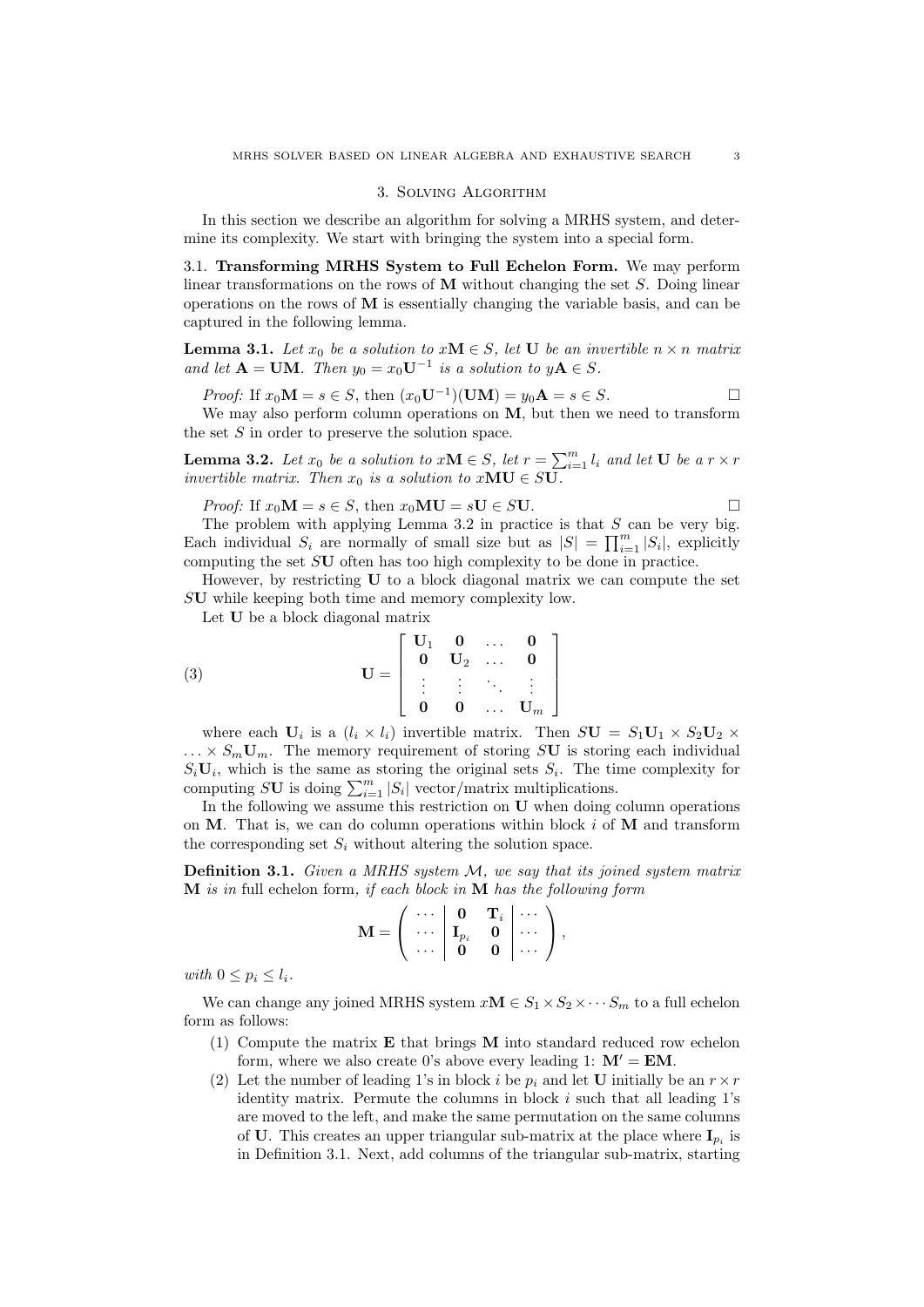from the left-most one, to create zeroes to the right of the leading 1's on each row of block  $i$ . Make the same additions on the columns of  $U$ . Then block i gets the form given in Definition 3.1, and we can define  $U$  as in (3) where each  $U_i$  corresponds to block i. Finally,  $M'' = M'U$  will then be in full echelon form.

(3) Compute new sets  $S_i' = S_i \mathbf{U}_i$ .

The system  $x\mathbf{M}'' \in S'_1 \times S'_2 \times \cdots S'_m = S'$  is now in full echelon form. For every solution of this system we can compute the solution of the original system using Lemma 3.1. The transformation of the system to full echelon form is accomplished in polynomial time (in  $n$ ) by doing linear algebra operations. This is done once for the whole system as a pre-processing step, so in the following we will always assume that the system in question is in full echelon form.

3.2. Algorithm Searching for Solution to MRHS System. Here we present an algorithm for searching exhaustively for possible solutions to a MRHS system. Since  $x \in \mathbb{F}^n$  we could expect that an exhaustive search algorithm would have complexity  $2^n$ , but as we will see, the actual complexity for systems representing ciphers is a lot lower. This is because in these systems, once a (small) part of  $x$ has been guessed, the rest of x becomes uniquely determined and can be verified as correct or not. Hence the algorithm guesses on small parts of  $x$ , and keeps track of possible ways to extend a current guess.

Informal description of algorithm: The algorithm is accurately described in Alg. 1. The process can be briefly explained as follows.

We separate x into parts  $x = (x_1, x_2, \ldots, x_m)$ , where each  $x_i$  has length  $p_i$  (from Def. 3.1). We first fix  $x_1$  to some value and compute  $w_1 = (x_1, 0, \ldots, 0) \cdot M$ . We choose  $x_1$  such that block 1 of  $w_1$  is in  $S_1$ . Next, we choose  $x_2$  and compute  $w_2 = (x_1, x_2, 0, \ldots, 0) \cdot M$  such that block 2 of  $w_2$  is in  $S_2$ . Note that  $x_2$  will not affect block 1 of  $w_2$ , due to M being in echelon form. So block 1 of  $w_2$  is only determined by  $x_1$  and will be unchanged. We continue this way: Assuming  $x_1, \ldots, x_{i-1}$  has been fixed, we guess a value for  $x_i$  such that block i of  $w_i = (x_1, \ldots, x_i, 0, \ldots, 0) \cdot M$ is in  $S_i$  (block j of  $w_i$  remains in  $S_j$  for  $j < i$ ).

At some point we run into cases where no possible choice of  $x_i$  is possible. If  $p_i$ is too small, it may be that no choice of  $x_i$  will produce a  $w_i$  whose block i is in  $S_i$ . Then the algorithm backtracks to the first point where we have an untried guess for  $x_j$ , and continues from there. Note also that  $p_i$  may even be 0, in which case  $x_i$  is empty and block i of  $w_{i-1}$  must already be in  $S_i$  in order for the algorithm to proceed. When the algorithm is able to complete x by selecting  $x_m$  such that block m of  $x\mathbf{M}$  is in  $S_m$  we have found a solution to the system.

The reason for having  $M$  in full echelon form is for easy identification of possible values for  $x_i$ . The last  $l_i - p_i$  bits of block i of  $w_i$  are independent of  $x_i$ , so these bits will be equal in  $w_{i-1}$  and  $w_i$ , regardless of choice of  $x_i$ . If we sort the vectors in  $S_i$  on the value of the last  $l_i - p_i$  bits we can do a fast look-up to see which vectors in  $S_i$  that will be equal to  $w_i$  in the last  $l_i - p_i$  bits. The first  $p_i$  bits of any such vector immediately gives the possible value for  $x_i$ , since  $x_i$  is multiplied with  $\mathbf{I}_{p_i}$  in block i.

When  $p_i$  is small we can precompute the vectors  $(0, \ldots, 0, x_i, 0, \ldots, 0) \cdot \mathbf{M} = z_i$ for all choices of  $x_i$  and store them in a table  $T_i$ . When the algorithm fixes a value for  $x_i$  we just look up the corresponding  $z_i$  from  $T_i$  and add it to  $w_{i-1}$  to produce  $w_i$ .

**Parallelism:** We can precompute a list L of partial solutions  $(x_d|0)$  along with corresponding  $w_d$ 's up to some depth d. Then we can distribute the search to |L| parallel instances of the algorithm. This requires a separate memory for  $w_i$ 's in each of the parallel tasks, but the parallel tasks can use the same set of precomputed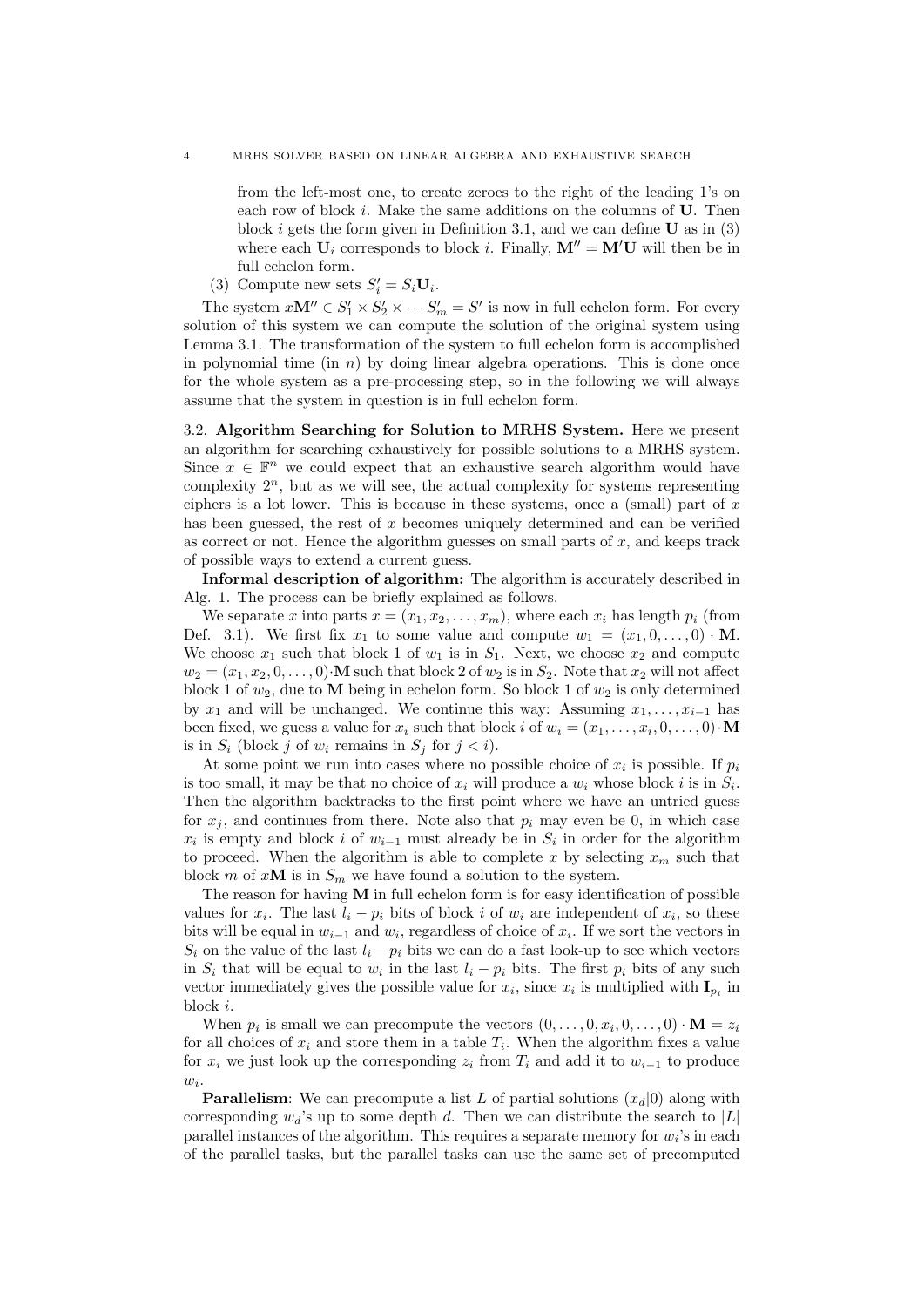Algorithm 1 Solve MRHS system in full echelon form

```
Input: MRHS system xM \in S = S_1 \times S_2 \times \cdots \times S_m in full echelon form.
Output: Reduced set V \subset \mathbb{F}^n, such that xM \in S for each x \in V.
   {PREPARATION PHASE}
  for all i = 1, 2, \ldots, m do
      Initialize empty lookup table T_i.
     for all v_{i,j} \in S_i do
        x_{i,j} := proj_{1..p_i}(v_{i,j}), t_{i,j} := proj_{p_i+1..l_i}(v_{i,j}).z_{i,j} := (0|x_{i,j}|0) \cdot M.Add (x_{i,j}, z_{i,j}) to the list in table entry T_i[t_{i,j}]end for
  end for
  i = 1, x_0 = 0, w_0 = 0, V = \emptyset{RECURSION PHASE }
Input: i, partial solution (x_1, \ldots, x_{i-1}|0), vector w_{i-1}, V
   t_i := proj_{i, p_i+1..l_i}(w_{i-1}).for all (x_{i,j}, z_{i,j}) \in T_i[t_i] do
     if i = m then
        V := V \cup \{(x_1, \ldots, x_{m-1} | x_{m,i})\}else
        w_i = w_{i-1} + z_{i,j}V := V \cup Recursion(i + 1, (x_1, \ldots, x_{i-1} | x_{i,j} | 0), w_i, V)end if
   end for
  return V
```
 $T_i$ 's (the tables are read-only). Furthermore, we can use internal parallelism to efficiently compute vector sums  $w_i = w_{i-1} + z_{i,i}$ .

In our implementation we store precomputed  $z_{i,j}$ 's and words  $w_i$  as sequences of 64-bit words. Thus, a single 64-bit XOR operation computes  $64/l$  block sums. Even better speedup can be obtained on specialized hardware or with vector instructions (e.g., SSE).

3.3. Algorithm complexity. In each level of the recursion we compute one projection and do a table lookup. On each lookup we obtain a list  $T_i[t_i]$  of vectors. The expected size of  $T_i[t_i]$  is  $|S_i| \cdot 2^{p_i-l_i}$ . If the expected size is below 1, the  $T_i$  table must be empty for some values of  $t_i$ , and we can expect the algorithm to backtrack at block *i* with probability at least  $1 - \frac{|S_i|}{2l_i - 1}$  $\frac{|S_i|}{2^{l_i-p_i}}$ . Thus, if we start the recursion N times on level *i*, we expect to continue  $N \cdot |S_i| \cdot 2^{p_i - l_i}$  times to level *i* + 1. Furthermore, before the recursion we need to add  $w_{i-1}$  with  $z_{i,j}$ , which requires  $m - i + 1$ block-XORs (we know that the first part of  $z_{i,j}$  is always 0 due to full echelon form of M). These additions will typically dominate the running time of the algorithm.

If the vectors in the  $S_i$ 's are chosen uniformly at random, the expected total number of recursion calls can be estimated as

(4) 
$$
N_{total} = \sum_{i=2}^{m} \prod_{j=1}^{i-1} |S_j| \cdot 2^{p_j - l_j}.
$$

The total number of recursion calls corresponds to the number of accesses to the lookup tables.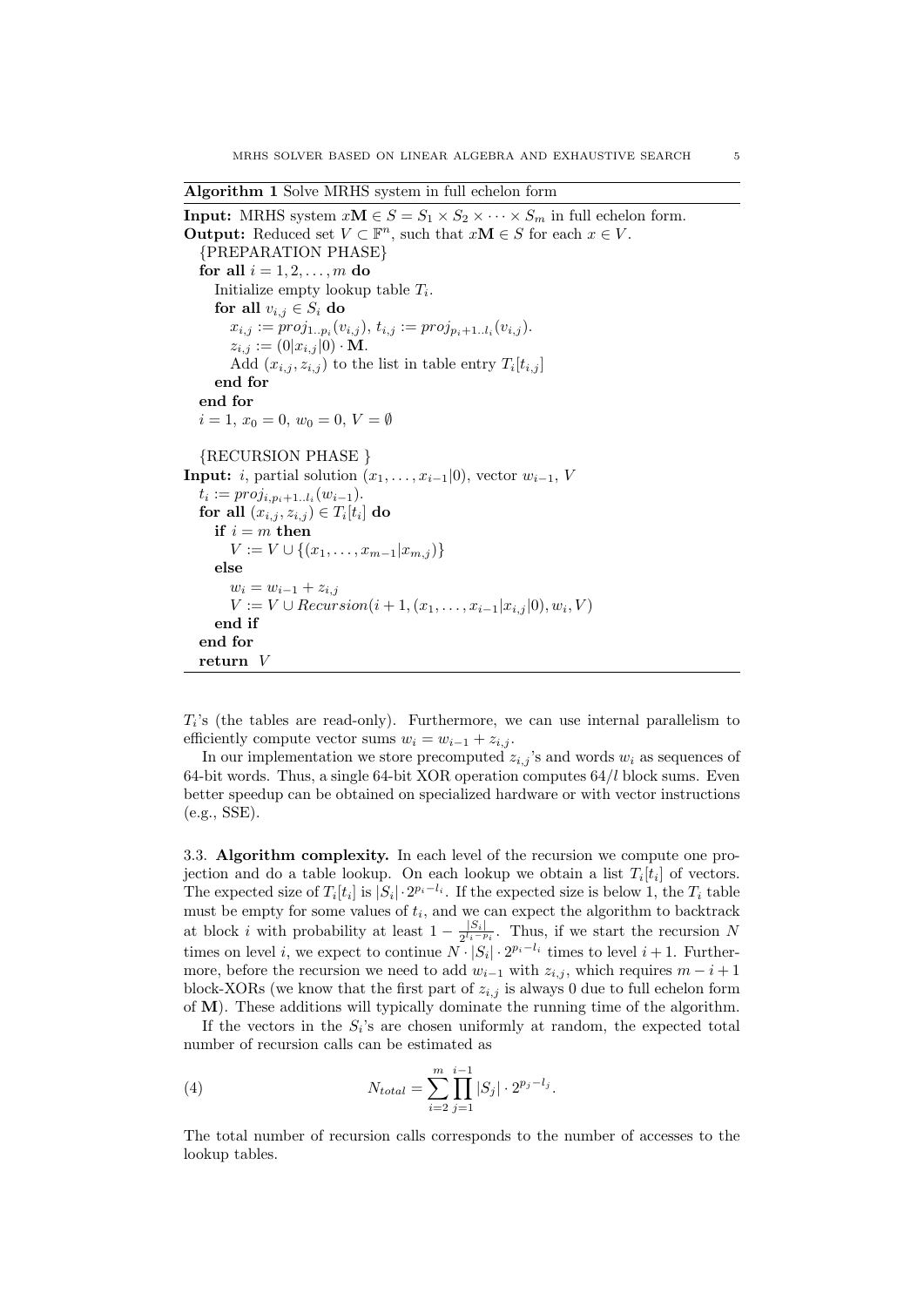The expected number of solutions can be estimated as

$$
E(|Sol(\mathcal{M})|) = \prod_{j=1}^m |S_j| \cdot 2^{p_j - l_j}.
$$

The total number of block XORs can be computed as

$$
N_{XOR} = \sum_{i=2}^{m} (m - i + 1) \prod_{j=1}^{i-1} |S_j| \cdot 2^{p_j - l_j}.
$$

We can slightly reduce the number of XORs by storing vectors  $z_{i,j}$  which are equal to zero in a special format. This is especially useful in blocks where  $p_i = 0$ , when the algorithm degenerates to just a look-up whether  $T_i[t_{i,j}]$  is or is not an empty set.

We can estimate the chance of zero  $z_{i,j}$  as  $2^{-p_i}$  (one out of  $2^{p_i}$  possible choices). Thus, the reduced number of XORs can be computed as

$$
N_{XORed} = \sum_{i=2}^{m} (1 - 2^{-p_{i-1}})(m - i + 1) \prod_{j=1}^{i-1} |S_j| \cdot 2^{p_j - l_j}.
$$

On the bit level or the instruction level, the number of XORs must take into account the number of bits in each block, and the internal parallelism of XOR instructions. The number of single bit XORs (without taking into account zero  $z_{i,j}$  can be estimated as

$$
N_{XOR1} = \sum_{i=2}^{m} \sum_{b=i+1}^{m} l_b \prod_{j=1}^{i-1} |S_j| \cdot 2^{p_j - l_j}.
$$

When using w-bit internal parallelism, we cannot directly divide  $N_{XOR1}$  by w, because on some levels we cannot use the whole  $w$  birs in the word. Instead, the number of expected w-bit XOR instructions can be expressed as

(5) 
$$
N_{XORw} = \sum_{i=2}^{m} \left( \left[ \frac{\sum_{b=i+1}^{m} l_b}{w} \right] \prod_{j=1}^{i-1} |S_j| \cdot 2^{p_j - l_j} \right).
$$

Similar estimates can be done for  $N_{XORed1}$  and  $N_{XORedw}$  by multiplying the internal products by coefficient  $(1 - 2^{-p_{i-1}})$  that corresponds to a probability of non-zero  $z_{i,j}$ :

(6) 
$$
N_{XORedw} = \sum_{i=2}^{m} \left( \left\lceil \frac{\sum_{b=i+1}^{m} l_b}{w} \right\rceil (1 - 2^{-p_{i-1}}) \prod_{j=1}^{i-1} |S_j| \cdot 2^{p_j - l_j} \right).
$$

**Example:** Suppose that  $l_i = 3$ , and  $|S_i| = 4$  for each i (we can model ANDgates with random linear combinations of variables as inputs in this setting). Let us suppose that we have m variables and  $m$  MRHS equations (blocks). Now assume a simple case where  $m = 3k$ , and we can get a simple echelon form with  $p_i = 3$  for  $i = 1, ..., k$  and  $p_i = 0$  for  $k + 1 \le i \le 3k$ .

The expected number of solutions is

$$
E(|Sol(\mathcal{M})|) = \left(\prod_{j=1}^k 2^2 \cdot 1\right) \cdot \left(\prod_{j=k+1}^{3k} 2^2 \cdot 2^{-3}\right) = 2^{2k} \cdot 2^{-2k} = 1.
$$

The number of recursion calls is

$$
N_{total} = \sum_{i=2}^{k+1} 2^{2(i-1)} + \sum_{i=k+2}^{3k} 2^{2k - (i-k-1)},
$$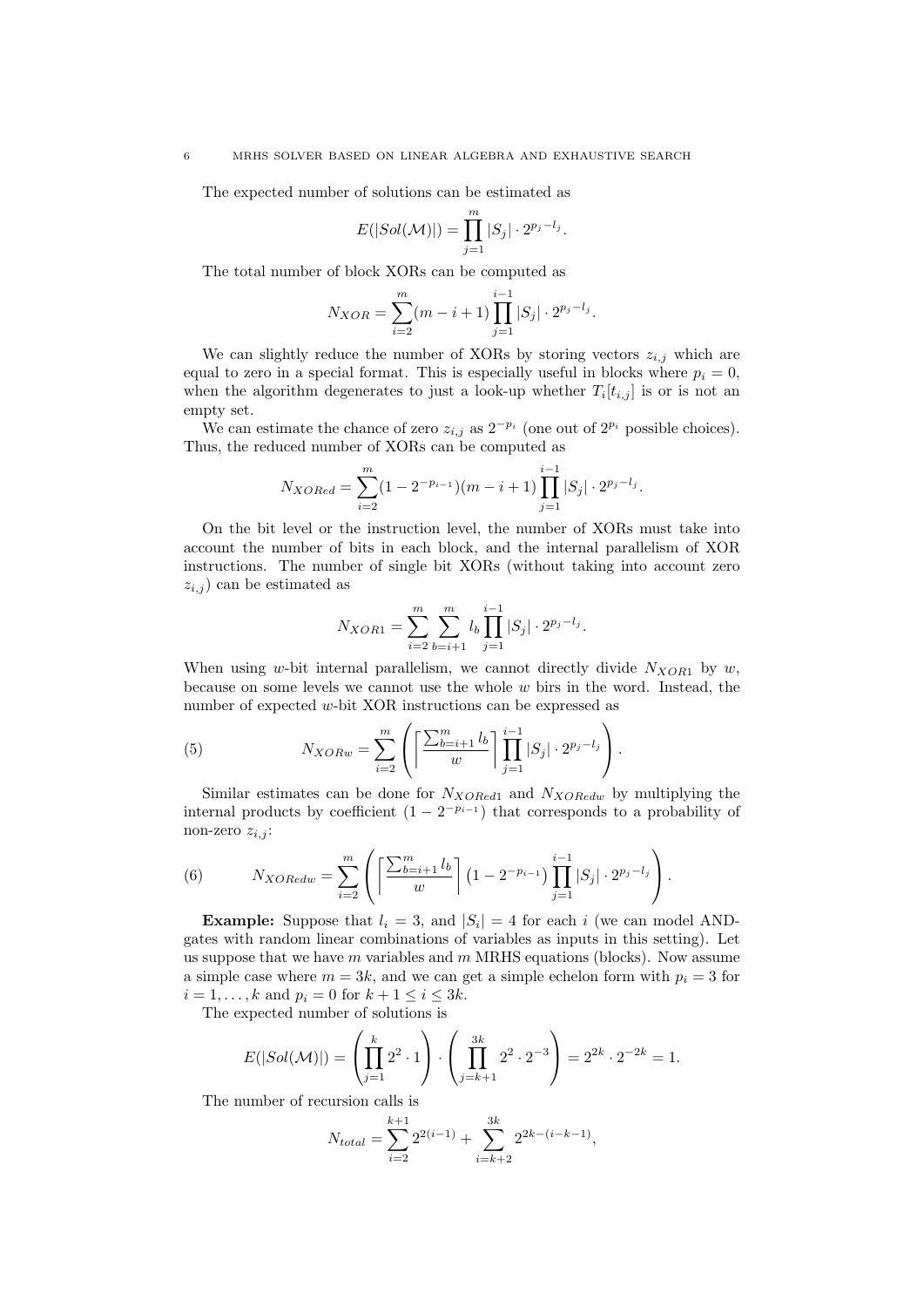so  $2^{2k+1} < N_{total} < 2^{2k+2}$ . The total number of XORs will be between  $k \cdot 2^{2k}$  and  $2k \cdot 2^{2k}$ . This is a factor  $2^k/k$  lower than multiplication of all possible  $2^{3k}$  x-vectors by matrix M.

Another example: Suppose that  $l_i = 3$ , and  $|S_i| = 4$  for each i again, m variables and  $m$  MRHS equations (blocks). Now assume a case, where a single leading 1 in each block, i.e.  $p_i = 1$  for each i.

The expected number of solutions is as before

$$
E(|Sol(\mathcal{M})|) = \left(\prod_{j=1}^{m} 2^2 \cdot 2^{-2}\right) = 1.
$$

The number of recursion calls is

$$
N_{total} = \sum_{i=2}^{m} 1 = m - 1,
$$

and the number of XORs is  $(m^2 + m)/2$ . This means that we can solve the system in quadratic time (the problem complexity is no longer exponential in system size).

Randomly generated systems will typically have almost all blocks without internal linear dependencies. Thus, they are most likely of type 1 (hard to solve), and systems of type 2 must be constructed artificially. On the other hand, systems produced from cryptanalytic problems have a lot of internal structure that comes from the algorithm implementation. We observe the effect of this structure for selected ciphers in Section 4.

### 4. Representing SL Ciphers as MRHS Systems

In the following we study several ciphers. We adopt the term SL cipher to a cipher that can be represented as a sequence of linear (or more precisely, affine) transformations and substitution layers realised by S-boxes.

4.1. Modelling an SL Cipher as a MRHS System. Let  $s, l_a, l_o, n_R, n_B, n_K$ denote the number of: S-boxes per round, input and output bits of S-boxes, rounds, input/output block size, and key size, respectively. We can construct an initial MRHS system representing an SL cipher with parameters  $l_i = l_a + l_o$ ,  $|S_i| = 2^{l_a}$ ,  $m = s \cdot n_R$ , and  $n = 2n_B + n_K + ml_o$ . The unknown  $x \in GF(2)^n$  in the system consists of the  $n_B$  plaintext bits,  $n_K$  key bits, all S-box outputs and  $n_B$  ciphertext bits. For concreteness, let  $x_1, \ldots, x_{n_B}$  be the plaintext bits,  $x_{n_B+1}, \ldots, x_{n_B+n_K}$ be the bits of the user-selected key,  $x_{n_B+n_K+1}, \ldots, x_{n-n_B}$  be the output bits of all S-boxes used in one encryption, and  $x_{n-nB+1}, \ldots, x_n$  be the ciphertext bits. If Sboxes are used in the key schedule they are considered to be used in the encryption.

As SL ciphers only have linear (affine if additions of constants occur) operations apart from S-boxes, all input bits to all S-boxes can be described as linear (affine) combinations of the variables we have defined. We create one MRHS equation for each S-box i as follows:

(7)

 $x\cdot{\bf M}_i\in \{(0\oplus c||S(0\oplus c)), (1\oplus c||S(1\oplus c)), \dots, ((2^{l_a}-1)\oplus c||S((2^{l_a}-1)\oplus c))\}=S_i,$ 

where  $c$  is the constant part of the input affine combinations and we use the natural mapping between integers and vectors over  $GF(2)$ .

The first  $l_a$  columns of  $\mathbf{M}_i$  contain the coefficients of the linear combinations of the inputs to the S-box. The last  $l_o$  columns of  $\mathbf{M}_i$  contain a single 1-bit each;  $m_{j,t} = 1$  if  $x_j$  is the variable for output bit t, and  $m_{j,t} = 0$  otherwise. In the end, the ciphertext bits can be described as linear combinations of the variables we have defined.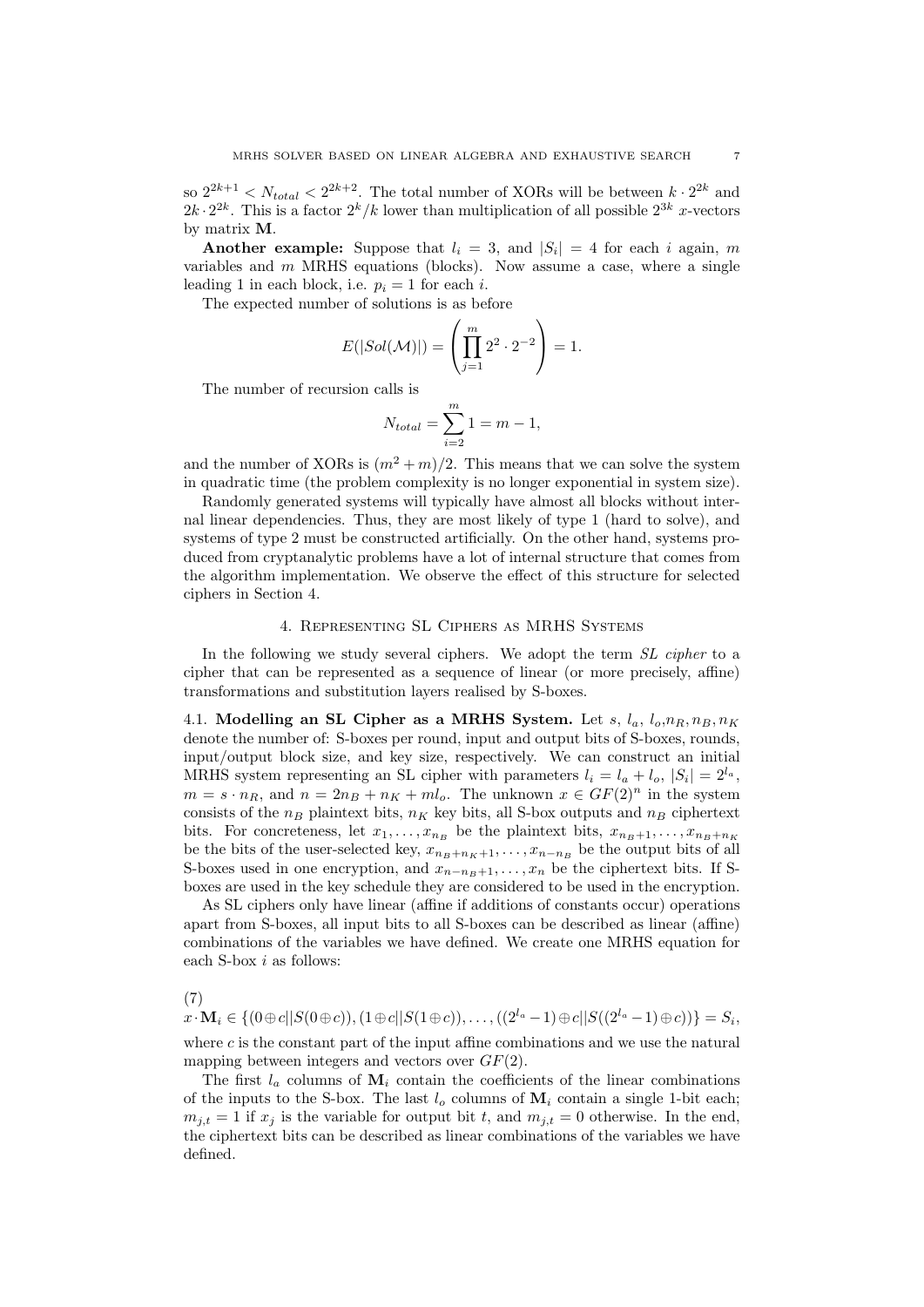Constructing the joined system matrix of the MRHS system models the complete cipher. The model is flexible enough to cover all of the currently used ciphers that use S-boxes<sup>1</sup>, and a linear or affine layer in-between layers of S-boxes.

The model is based on a single plaintext/ciphertext  $(P/C)$  pair. To model multiple encryption instances, new variables must be defined for plaintext, ciphertext and S-box output bits, except for S-boxes used in the key schedule. Variables for the user-selected key and key schedule S-boxes are re-used across different P/C pairs. If multiple P/C pairs are used, all MRHS equations may still be merged into one joined system matrix.

4.2. Fixing Known Bits. If the purpose of constructing the joined system matrix is to do algebraic cryptanalysis we assume we have a known plaintext/ciphertext pair. By fixing the first and last  $n_B$  variables in x to their correct values we get a reduced system. If the original joined system is  $xM \in S$ , we can write it as

(8) 
$$
(p, x', c) \cdot \begin{bmatrix} \mathbf{M_p} \\ \mathbf{M'} \\ \mathbf{M_c} \end{bmatrix} \in S_1 \times S_2 \times \ldots \times S_m
$$

where p and c are the known values of the  $P/C$  pair and  $x'$  are the remaining variables. Setting  $pM_p + cM_c = w = (w_1, w_2, \dots, w_m)$  we get a reduced MRHS system

$$
x'\mathbf{M}' \in (w_1 + S_1) \times (w_2 + S_2) \times \ldots \times (w_m + S_m).
$$

4.3. Encryption as MRHS Solving. In an algebraic attack, we fix the variables for the plaintext and ciphertext bits. The task for the cryptanalyst is then to solve the remaining system, using Alg. 1 or by other means, to find the values of the variables for the key bits.

However, it is also possible to do regular encryptions using the MRHS representation. In this case we fix the plaintext and the key variables. The task is then to "solve" the reduced system to find the values of the ciphertext variables. In a joined MRHS system where the initial equations were joined in the natural order (round by round) and both plaintext and key variables are fixed, Alg. 1 will not do any guessing but rather just do look-up's for the values of the intermediate variables before finding the ciphertext bits in the end.

For many ciphers there is nothing to gain from doing encryptions this way, but if the cipher contains a lot of linear operations, encryption can go faster using the MRHS representation. LowMC is a cipher that has a dense affine transformation in each round, and the MRHS representations packs all of this linearity more efficiently together such that less xors need to be done when encrypting via Alg. 1.

We show this for the LowMC version with one S-box per round,  $l_a = l_o = 3$ , 64-bit block and 164 rounds. We count the number of single-bit xors needed to be done in a straight-forward reference implementation and in solving one MRHS instance. The number of look-ups needed to be done is the same in both cases since each S-box in the cipher specification gives rise to one block in the joined system matrix of the MRHS representation. Since we are in encryption mode, we assume that all key material is fixed and precomputed in both cases.

The number of xors done in one encryption according to the LowMC specification can be computed as follows: The linear layer in each round needs approximately  $n_B/2$  xors of  $n_B$ -bit words. The addition of round constant and round key accounts for 2 more  $n_B$ -bit xors. Over  $n_R$  rounds the number of single-bit xors is

<sup>&</sup>lt;sup>1</sup>An S-box can be any Boolean function  $S: GF(2)^{l_a} \to GF(2)^{l_o}$ , as long as  $l_a$  is not too large.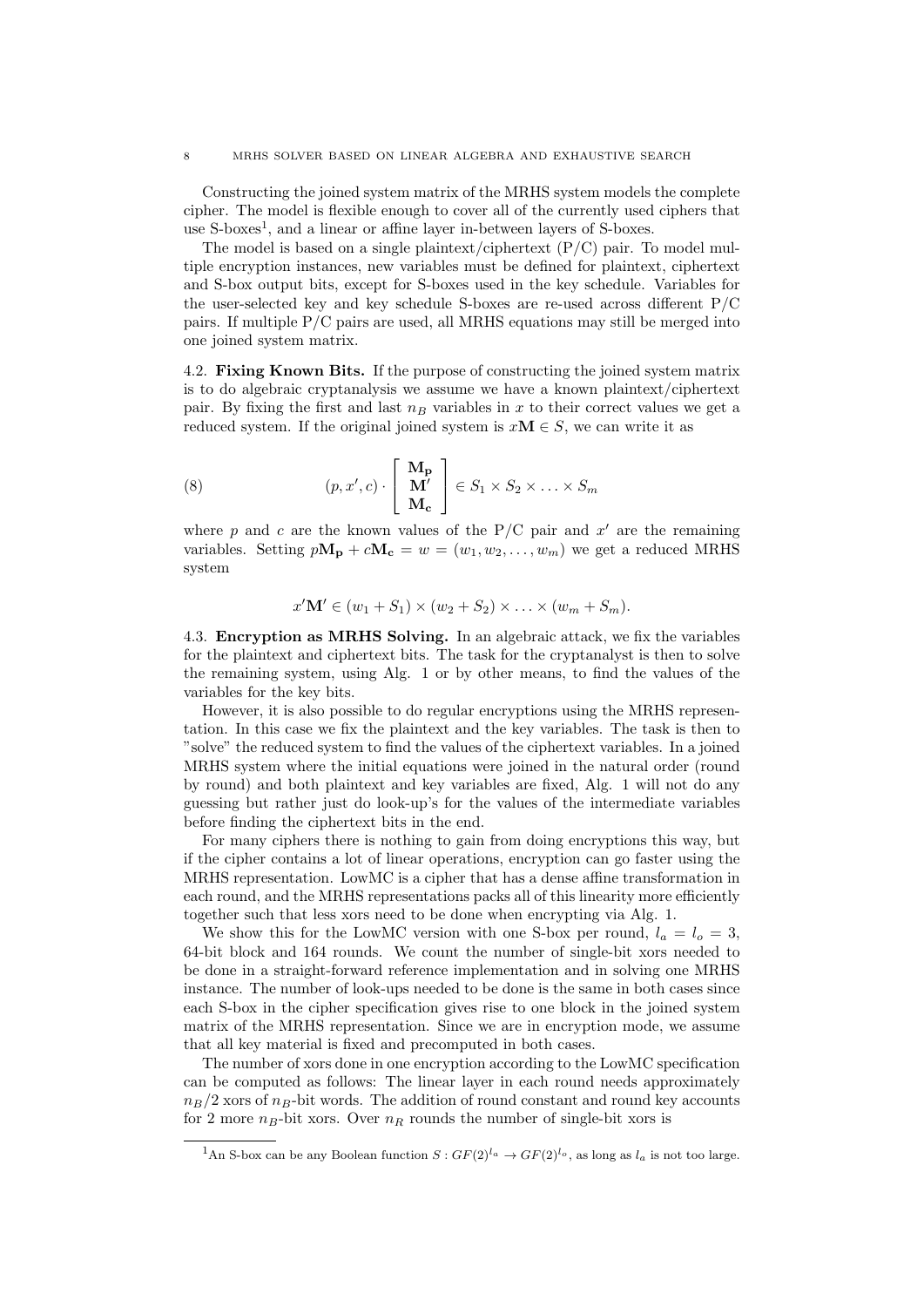# $n_R(n_B^2/2 + 2n_B).$

Setting  $n_B = 64$  and  $n_R = 164$  gives 356 864 xors.

The number of columns in the joined MRHS matrix is  $ln<sub>R</sub>$ , so each xor of one row in this matrix will count for  $ln_R$  single-bit xors. When the plaintext bits get fixed, we need to add approximately  $n_B/2$  rows together to produce the initial vector  $w_0$ . Then Alg. 1 does  $n_R$  look-ups, each one adding exactly one vector of length  $\ln_R$  to the current  $w_i$ . In total we get

# $ln_B(n_B/2 + n_B)$

single-bit xors before the ciphertext can be found. With  $n_R = 164$ ,  $n_B = 64$  and  $l = 6$  this number comes to 192 864. We see that the number of xors needed when encrypting via the MRHS representation is approximately 1.85 times lower than in the reference specification.

#### 5. Experiments with Concrete Ciphers

In this section we report on experiments done with Alg. 1 on some ciphers. In the experiments we reduce the key space by always setting a certain amount of key bits to zero and get a reduced system. This is done to get practial running times so we can measure the observed time complexity of Alg. 1.

We have focused on 4 (families of) ciphers: DES [6], AES [3], Present [2], and version 2 of LowMC [1]. We have tried various experiments with key sizes between 18-24 bits. The results are very similar between the choice of key size, thus we only present results for 22-bit unknown key bits. This choice makes individual experiments reasonably fast, but not so fast that time measurement errors become significant.

These families all fit into our SL cipher framework, while providing enough variety in design choices (Feistel/SPN), S-box sizes, linear layer type (permutation, MDS, random), different key schedules. We only provide short notes on SL models of each family, as we suppose the reader is familiar with the design of these ciphers.

5.1. Ciphers tested. In our model we use standard DES parameters  $n_B = 64$ and  $n_K = 56$ . The first part of the key is fixed to zero. We use the full set of 8 DES S-boxes in each round, with  $l_a = 6$  and  $l_o = 4$ . There are 32 new variables introduced in each round, and the  $n<sub>K</sub>$  user-selected key bits are used directly in the encryption. The total number of variables in the MRHS representation of DES before fixing any known data will then be  $n = 2 \times 64 + 56 + 32n_R$ .

Our model of AES has parameters  $n_B = n_K = 128$ , again with fixing part of the key bits to zero. The AES specification includes four S-boxes in the key schedule, thus we use 20 S-boxes in each round with  $l_a = l_o = 8$ . There are 160 new variables introduced in each round, 32 in the key schedule and 128 in the cipher block. The total number of variables in the system before fixing known data is  $n = 2 \times 128 + 128 + 160 \times n_R$ .

We have selected a version of Present with  $n_B = 64$  and  $n_K = 80$  (again zeroreduced). The key schedule uses one S-box so the total number of S-boxes per round is 17, with  $l_a = l_o = 4$ . There are then 68 new variables introduced in each round, so the total number of variables before inserting known data will be  $n = 2 \times 64 + 80 + 68n_B.$ 

Finally, we focus on the LowMC cipher which allows a variable number of Sboxes, block and key size. Only 3s bits of the cipher block passes through S-boxes in each round, so we get 3s new variables in each round. All other parts of the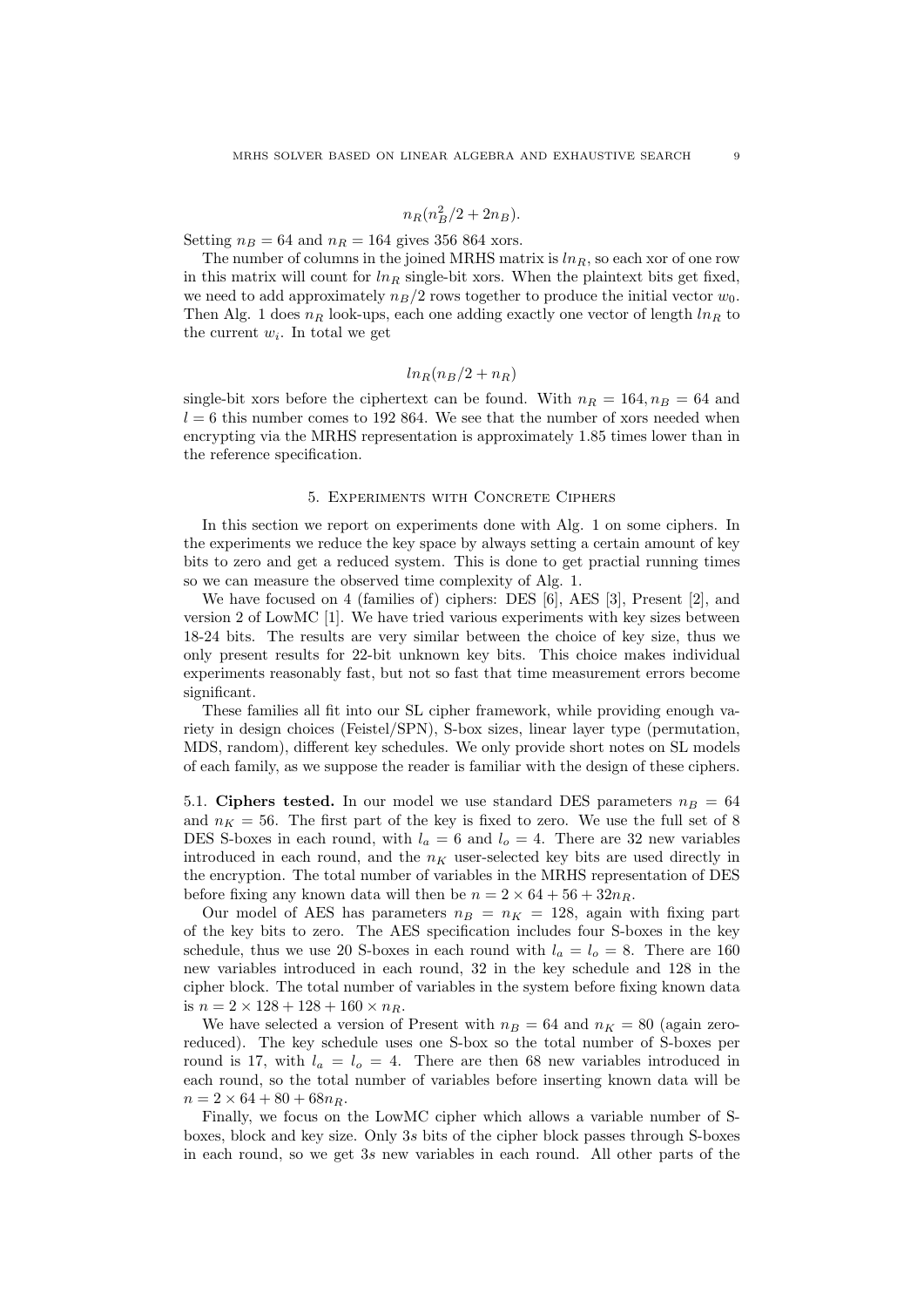cipher are linear, both in encryption and key schedule, and the total number of variables in the MRHS representation is  $n = 2n_B + n_K + 3sn_R$ .

We use a custom software implemented in SAGE [4] to generate instances of MRHS systems based on the SL model described above. The generator software produces an instance with  $n_k$  unknown key bits  $(n_k \leq n_K)$ , with expected complexity of the (whole) exhaustive search  $2^{n_k}$ .

The generated instance is given to a fast solver<sup>2</sup>, which is a  $C$  implementation of Algorithm 1 from Section 3.2. The algorithm searches the full space (it does not stop after producing a solution). It reports the total number of recursive calls (same as table lookups) c, the number of XORs  $x$ , and the running time t of the search.

The solver can also generate random instances of MRHS systems with specified parameters, and estimate the complexity  $N_{total}$  using equation (4), without actually solving the system. This is useful for larger instances. Similarly, we use equations (5) and (6) to estimate the number of  $w = 64$ -bit XOR instructions  $N_{XORw}$ , and  $N_{XORedw}$  (without, and with taking zero blocks into account, respectively).

5.2. Brute force attacks with MRHS solver. We started the experiments with estimating a CPUyear cost for exhaustive key search on DES with the MRHS solver, depending on the number of rounds. The results are summarized in Table 1. We compare the estimated exhaustive search time of our solver with the results obtained from OpenSSL speed command on the same PC. The results indicate that the running time of the MRHS solver are comparable to standard exhaustive search, with slight advantage for the four and five round versions.

| Rounds        | $22$ -bit key $ s $ | Full [CPUyear] | Ratio |
|---------------|---------------------|----------------|-------|
| 4             | 0.06                | 31.73          | 0.12  |
| 5             | 0.32                | 176.10         | 0.68  |
| 6             | 0.82                | 447.08         | 1.73  |
| 7             | 1.41                | 770.16         | 2.98  |
| 8             | 2.32                | 1262.89        | 4.88  |
| 9             | 3.37                | 1834.37        | 7.09  |
| 10            | 4.58                | 2494.90        | 9.64  |
| 11            | 5.94                | 3235.56        | 12.50 |
| 12            | 7.38                | 4018.46        | 15.53 |
| 13            | 8.95                | 4870.76        | 18.82 |
| 14            | 10.60               | 5772.60        | 22.31 |
| 15            | 12.06               | 6563.20        | 25.36 |
| 16            | 13.68               | 7448.42        | 28.78 |
| $\rm OpenSSL$ | 0.48                | 258.76         | 1.0   |

Table 1. Running times for DES, plus estimate for exhaustive search

In Table 2, we compare the results of 22-bit exhaustive key search for different cipher instances. We include the size of the system, the total running time of the solver, and the time of exhaustive search using a software implementation of the cipher. We have used DES and AES implemented in OpenSSL  $(1.0.2g)$  using the speed command. Present implementation was taken from [9], and LowMC implementation from [7].

We see that the MRHS solver is typically slower than the optimised cipher implementations. On the other hand, the complexity does not grow exponentially

<sup>2</sup>Please contact pavol.zajac@stuba.sk if you want to obtain the source codes of the current version of the solver.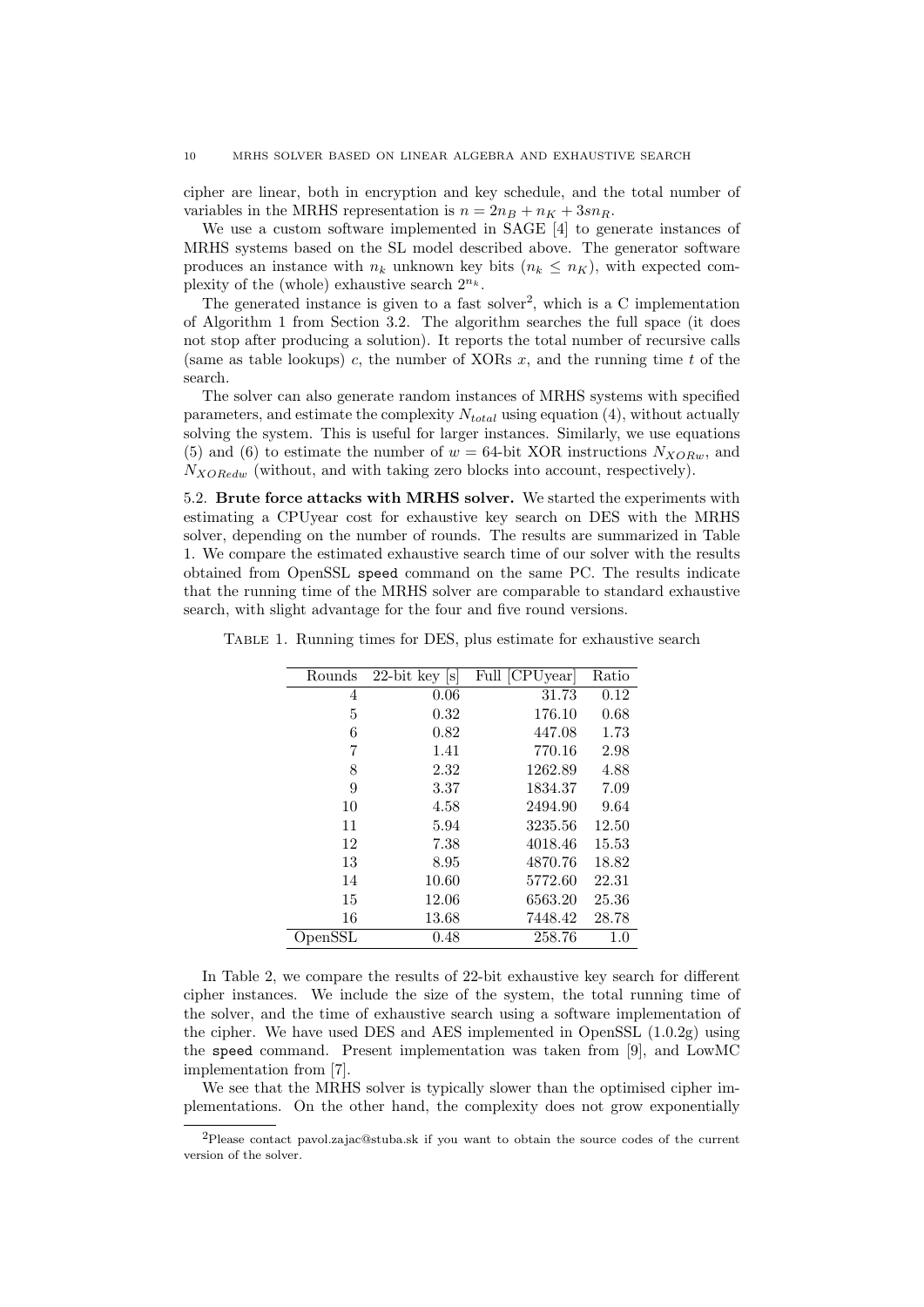

FIGURE 1. Comparison of the number of lookups in experiments with LowMC cipher to the estimated number of lookups  $N_{total}$ .

with the size of the system (as is expected for a random non-linear equation system). Depending on optimisations and implementation platform, we can expect that brute-force attack with MRHS solver is competitive with some implementations of ciphers. This is confirmed when comparing our implementation with the reference implementation of LowMC with a low number of S-boxes per round.

| Cipher                | S  | $\boldsymbol{n}$ | m   |    | $S_i$ | <b>MRHS</b><br>lsl | ref. SW[s] |
|-----------------------|----|------------------|-----|----|-------|--------------------|------------|
| <b>DES</b>            | 8  | 470              | 128 | 10 | 64    | 13.6               | 0.48       |
| Present <sub>80</sub> | 17 | 2066             | 527 | 8  | 16    | 114.4              | 0.12       |
| <b>AES128</b>         | 20 | 1494             | 200 | 16 | 256   | 57.9               | 0.58       |
| $LowMC64-1$           |    | 450              | 164 | 6  | 8     | 12.9               | 45.82      |
| $LowMC64-2$           | 2  | 450              | 164 | 6  | 8     | 12.4               | 23.71      |
| LowMC128              | 31 | 1010             | 372 | 6  | 8     | 55.5               | 9.24       |
| LowMC256              | 49 | 1530             | 588 | 6  | 8     | $108.8\,$          | 25.71      |

Table 2. Running times of the solver (MRHS) and reference implementations (ref. SW) for different ciphers

5.3. Expanded results for various versions of LowMC cipher. In Fig. 1 and Fig. 2 we show results from exhaustive key search experiments with the LowMC cipher with a single S-box and variable number of rounds, from 22 to the recommended 164. The key size was set to 22 bits, so the running time of experiments is in the order of seconds.

We have measured the number of lookups and XORs in the implementation of Algorithm 1. The measured results are compared with the estimates obtained by equations (4), (5), and (6), respectively. The  $N_{total}$  estimate is very accurate for the real number of lookups. On the other hand, the number of XORs is typically between the estimates  $N_{XORedw}$ , and  $N_{XORw}$ . The staircase character corresponds to an internal parallelism in the algorithm implementation: each step corresponds to approximately 21 rounds, which adds 63 bits to the width of the system that fit into the 64-bit architecture used.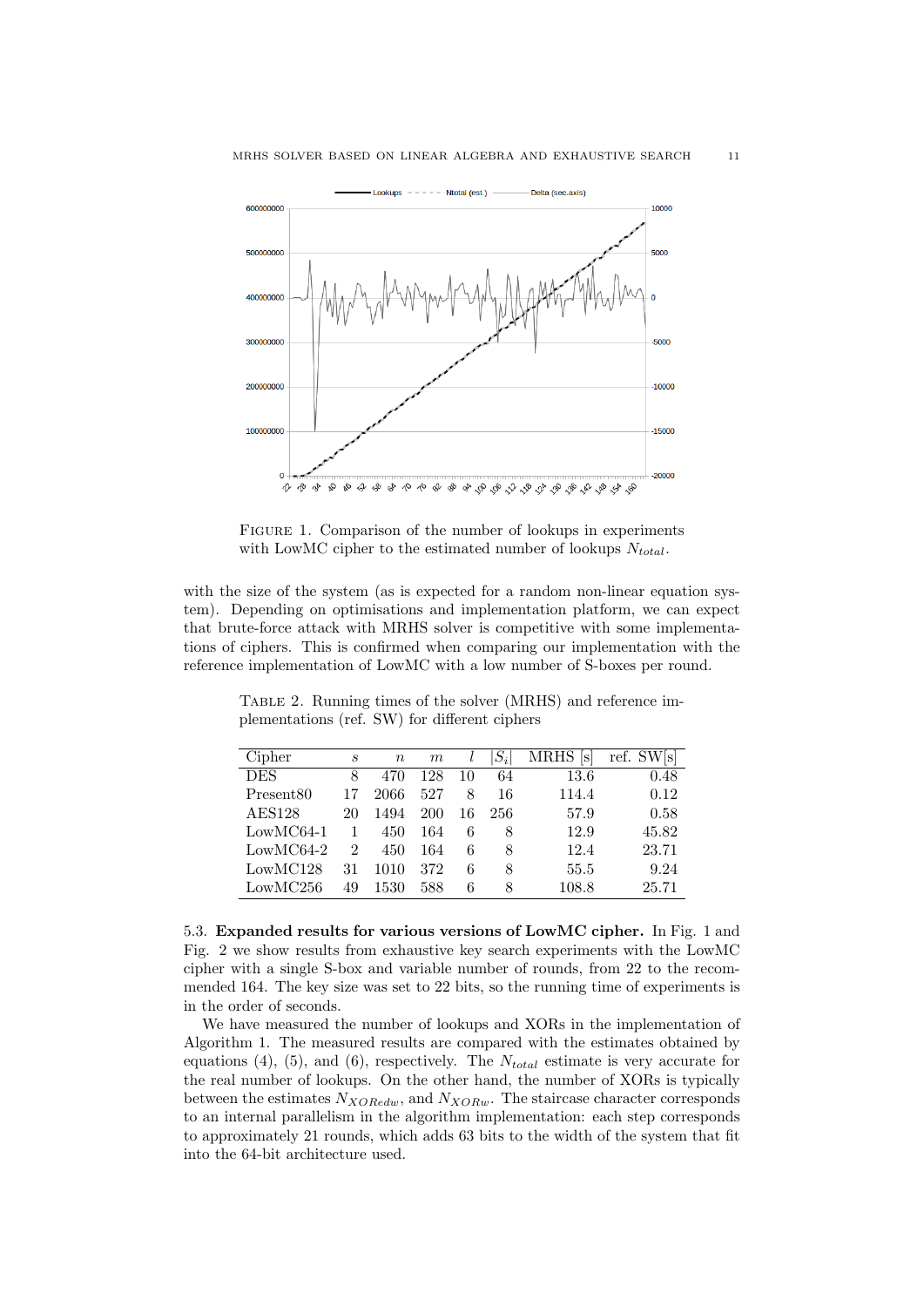

FIGURE 2. Comparison of the number of XORs in experiments with LowMC cipher to the estimated number of XORs by formulas (5) (upper bound) and (6) (lower bound).

In Fig. 3, we compare the running time of the same experiment with the running time of the brute-force attack that uses the LowMC implementation from [7]. The brute force attack only uses the functions cipher.setkey and cipher.encrypt in a loop over all 22-bit keys. Both programs were compiled with the same compiler and level of optimisation and run on the same computer. Note that both solvers go through the whole range of keys/potential solutions, and do not stop if the key is found sooner. For low number of rounds, algebraic representation gives a huge speedup in checking the key. This converges to about 3.5-times faster encryption via the MRHS solver for the full version of the cipher.

This speed-up can be explained by the different numbers of xors needed to be done in the reference implementation and in Alg. 1. In an exhaustive key search the plaintext and ciphertext are fixed, and only the key is changed for every encryption. The number of xors needed for checking one key in the reference implementation can be estimated as follows. To make one round key we must perform approximately  $n_B n_K/2$  single-bit xors. Repeated over  $n_R$  rounds the complete key schedule costs  $n_R n_B n_K/2$  xors. As we saw in Sec. 4.3 one encryption needs  $n_R(n_B^2/2 + 2n_B)$  xors. In total it takes

$$
n_R n_B n_K/2 + n_R (n_B^2/2 + 2n_B)
$$

single-bit xors to check one key using the standard implementation. With  $n_R =$ 164,  $n_B = 64$  and  $n_K = 80$  this comes to 776 704 single-bit xors.

Fixing the key in the MRHS representation takes approximately  $n_K/2$  xors of rows from the joined system matrix. Performing the encryption is the same as in Sec. 4.3,  $n_R$  xors of vectors of length  $ln_R$ . The total number of single-bit xors for checking one key in the MRHS model is then

$$
ln_R(n_K/2 + n_R).
$$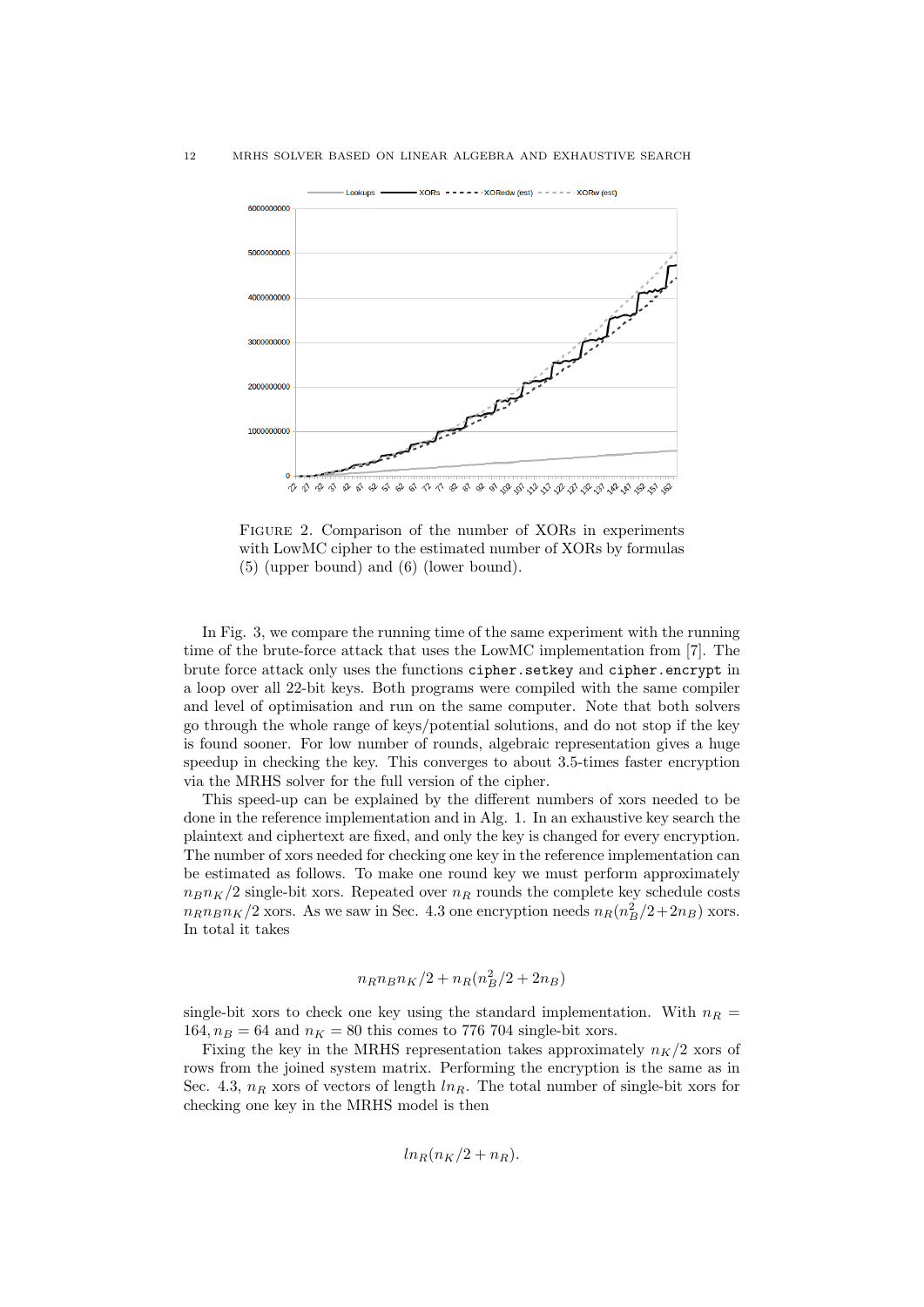

FIGURE 3. Comparison of the real time required to brute-force a 22-bit key with the MRHS solver and with the SW implementation of LowMC running in loop.

Setting  $l = 6$ ,  $n_R = 164$  and  $n_K = 80$  gives a total of 200 736 single-bit xors. This is a factor 3.87 lower than in the reference specification, and explains the observed speed-up in exhaustive search using Alg. 1.

5.3.1. Increasing the number of S-boxes. In figures 4–6 we compare exhaustive search run-times across different versions of LowMC: with 8, 4, 2, and 1 S-boxes per round (denoted by  $s$ ). In each version we set the maximum number of rounds as 164/s, and plot the results for cipher versions with smaller number of Sboxes only in the range of rounds above the previously attained number of rounds. The behaviour of the solver is consistent across different versions of the cipher.

Note that the largest size of the MRHS system for each case is the same, as it is derived from the total number of S-boxes used in the encryption. This behaviour is most pronounced when comparing the running times with the reference software implementation of LowMC (Fig. 6): while the running time of the software implementation grows linearly in  $n_R$ , the running time of the solver depends both on the number of rounds and the number of S-boxes used in each round, and grows linearly in  $sn_R$ . Hence the MRHS solver's speed advantage quickly disappears when s increases.

## 6. Conclusions and Discussion

All symmetric ciphers can be modelled as a system of Boolean equations, represented as a fully joined MRHS matrix. We have devised an algorithm that solves the system in the MRHS matrix model, and estimated its complexity. Actual implementations show the estimates are very accurate. With other solvers, like F4, ordinary glueing/agreeing with MRHS systems, or SAT-solvers, it is difficult to predict actual running time from the initial system. The fully joined MRHS system helps on this situation, as solving time can be determined by only examining the structure of the matrix.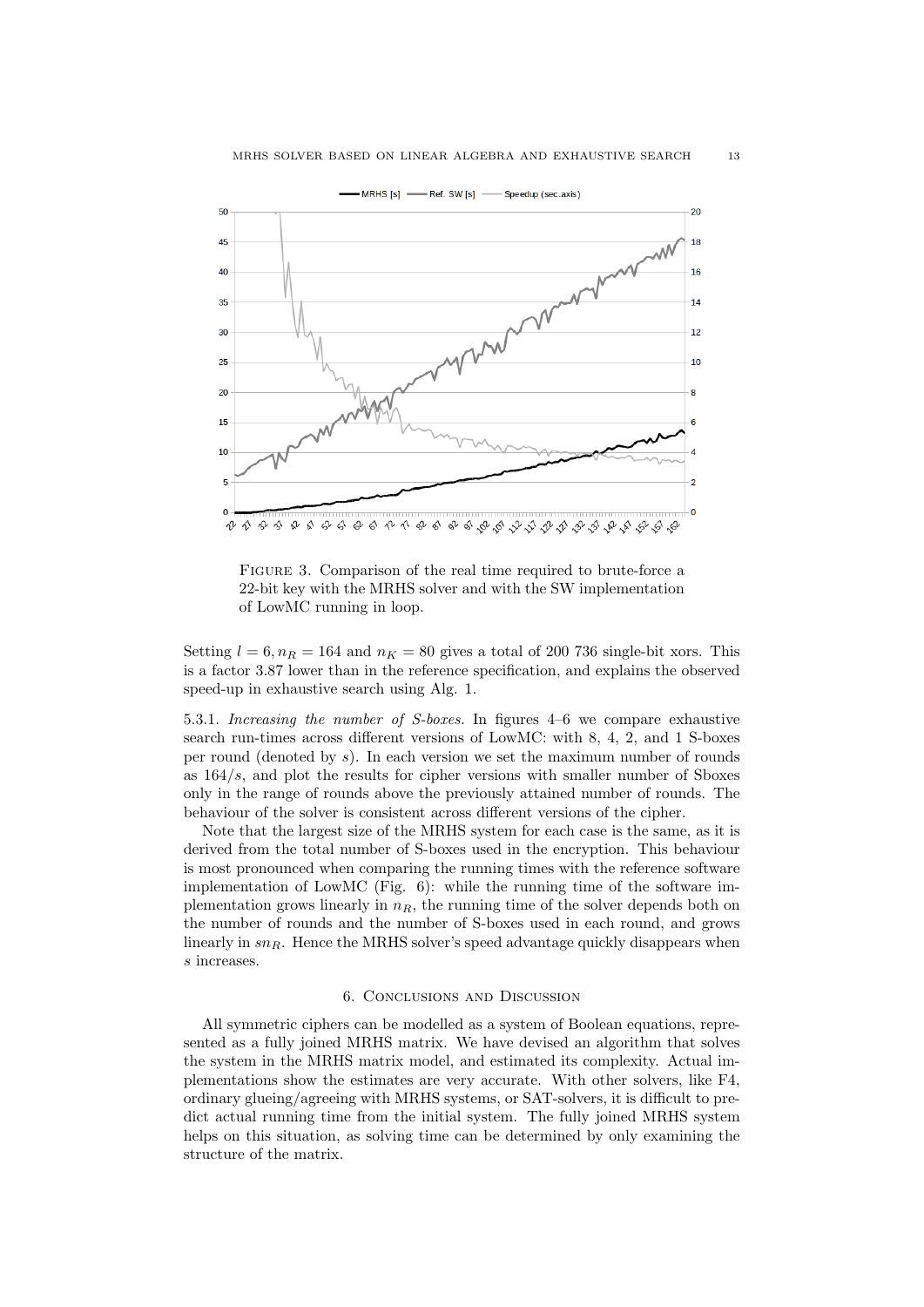

FIGURE 4. Comparison of the number of lookups in experiments with LowMC cipher to the estimated number of lookups  $N_{total}$ . Number of S-boxes from left to right: 8, 4, 2, 1.



Figure 5. Comparison of the number of XORs in experiments with LowMC cipher to the estimated number of XORs by formulas (5) (upper bound) and (6) (lower bound). Number of S-boxes from left to right: 8, 4, 2, 1.

We also observe that for full-scale ciphers the complexity is only exponential in the number of variables representing the user-selected key, and not in the total number of variables. For ciphers with reduced rounds the joined MRHS matrix can reveal at which point we get lower than brute force solving complexity. For instance, 8 rounds of Simon32 has complexity  $2^{62}$  while the key has 64 bits.

It is possible to guess the values of  $t$  linear combinations of variables such that the number of leading 1's in some blocks decreases by  $t$ . This will decrease some  $p_i$ 's in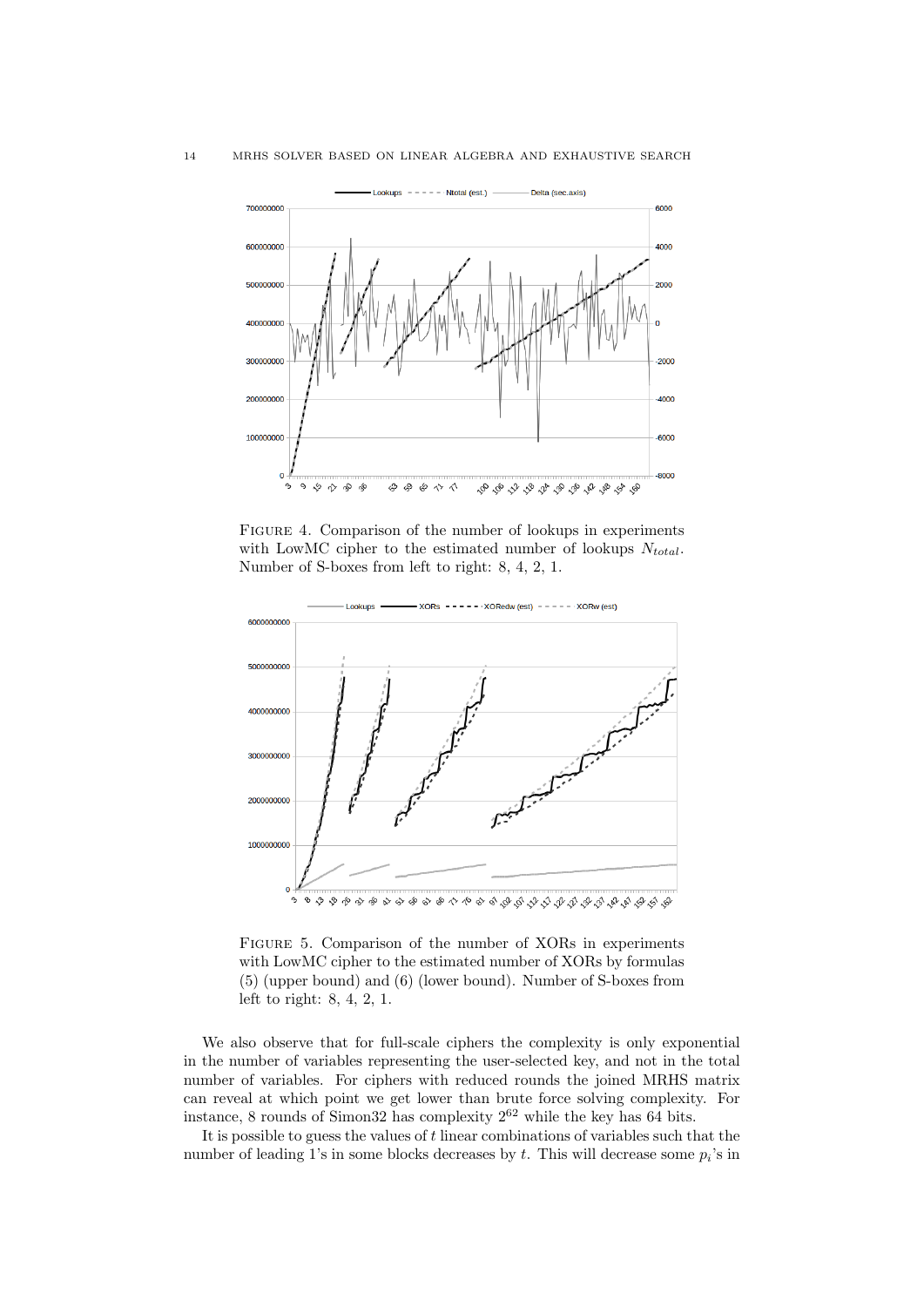

FIGURE 6. Comparison of the real time required to brute-force a 22-bit key with the MRHS solver and with the SW implementation of LowMC running in loop. Number of S-boxes from left to right: 8, 4, 2, 1.

(4) by a total of t, and hence we decrease running time with a factor  $2^{-t}$ . An open problem is to study if it is possible to gain *more* than a factor  $2^{-t}$  when guessing some particular linear combinations. With the accurate complexity estimate given by the joined MRHS matrix it is possible to determine this beforehand, without running any experiments of actual solving.

The final interesting finding in this work is that versions of LowMC with very few S-boxes can be more efficiently implemented in the MRHS model. This comes from the fact that with few S-boxes the steps of the cipher are close to being successive linear operations. The MRHS implementation merges a lot of the linear-upon-linear parts of the operations, resulting in less xors needing to be done using the MRHS representation. It is then possible to implement encryption more efficiently, with a speed-up factor of 1.85 when doing the linear operations of the cipher.

In the exhaustive key search scenario the gain from using the MRHS solver is even bigger since the LowMC key schedule must be executed for every key tested. With one S-box per round the MRHS representation for exhaustive search is close to 4 times faster to use than the standard reference implementation. This may be interpreted as a valid attack since we can do a full search of the 80-bit key space in approximately the same time it takes to do  $2^{78}$  standard LowMC encryptions. On the other hand, assuming that LowMC encryptions are also done in the MRHS model, this speed advantage disappears.

We hope that the community on analysing symmetric encryption algorithms finds the work in this paper useful, and that modelling a cipher using its joined MRHS matrix may serve as a tool in assessing ciphers' strength against algebraic cryptanalysis.

# **REFERENCES**

[1] Martin Albrecht, Christian Rechberger, Thomas Schneider, Tyge Tiessen, and Michael Zohner. Ciphers for mpc and fhe. Cryptology ePrint Archive, Report 2016/687, 2016. http://eprint. iacr.org/2016/687.